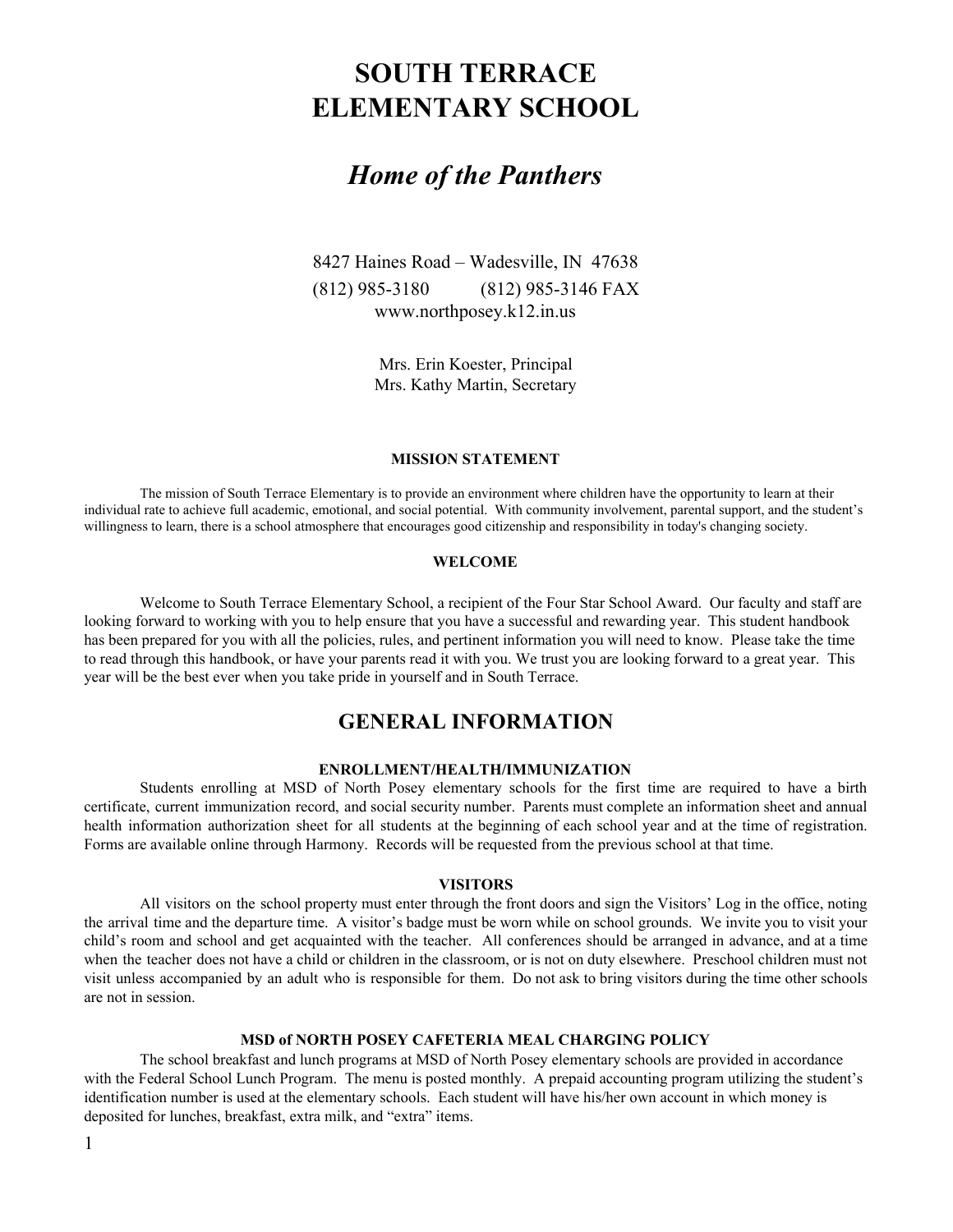The MSD of North Posey County School Corporation strongly discourages meal charges, but we understand there are instances when a student may need assistance with meal funds. It is the responsibility of the parents to provide meals either by food from home, by sending money to school so that the school may supply a meal, or by applying for meal assistance through the free and reduced meal program.

Therefore, the following rules apply:

- At all the schools in the district, a student will be allowed to charge a meal when the need arises up to \$5.00, but the parents are expected to bring the negative balance to zero or a positive balance in a timely manner. After the \$5.00 limit has been reached by a student at the Jr. & Sr. High, no meals and no alternative meals will be provided; at the elementary schools, an alternative meal consisting of a cheese sandwich and milk will be given. No ala carte items will be sold to students with a negative account balance or if that item will put them in the negative.
- Students are informed at the cash register when their meal account is in need of funds. Emails are sent to parents when their child is in the negative.
- Parents are encouraged to keep track of their students account on Harmony and set up automatic low balance reminder in Harmony under My Notification Profile to receive emails or text messages if the account goes below a level of your choice. Please set it to send you daily messages, as if you go weekly you may not get the message in time to pay before you get in the negative.
- At the end of each school year there cannot be any negative balances.

Money should be sent to school in a sealed envelope with the student's name on the outside. A check is the best form of payment, or payments may also be made with a credit card on Harmony. We prefer that payments be made at the beginning of the week or month. Students who receive free lunches will need to have account deposits to purchase "extra" items. The cost of a student lunch is \$2.00 and breakfast is \$1.25. Reduced lunches cost \$.40, and a reduced breakfast is \$.30. Adult lunches are \$3.00. Checks should be made payable to the school. Students may also bring their lunches. Lunches brought from home must be eaten in the cafeteria. Questions regarding your student's lunch account balance should be directed to the cafeteria clerk.

Applications for Free or Reduced Priced Meals are to be filled out and returned. You are encouraged to apply if you fall within the guidelines that will accompany the application. This information is strictly confidential.

#### **TEXTBOOK RENTAL**

MSD of North Posey County Schools, in keeping with the provisions of Indiana Law, provides a textbook rental program for all students. Textbooks issued are the property of MSD of North Posey schools. They should be used with care and returned in good condition. Students are responsible for books that are lost, stolen, or damaged beyond use. Assistance is available for payment of school book costs to children of families meeting income standards.

Information concerning textbook assistance and application forms are provided to every student at the beginning of the school year. Textbook rental checks should be made payable to the school. **Textbook rental is due by August 30, 2019**.

#### **HEALTH SERVICES**

The State of Indiana requires proof of current immunizations upon entry into the school. No student shall be permitted to attend school beyond the first day of school without providing proof of immunization. It is the parent's responsibility to keep all immunizations current. State reporting of immunizations for kindergarten, first, and sixth grades are done by the school nurse via the Children and Hoosier Immunization Registry Program (CHIRP) in accordance with Indiana Code 16-38-5-3. The State of Indiana mandates vision and hearing screenings. Vision is screened in kindergarten, first, third, and fifth grade. Hearing is screened in first and fourth grades. Vision and hearing screenings will also be completed upon request of a parent or teacher. Parents will complete the Emergency Consent-Health Information-Medication Authorization form.

Medications should be given at home whenever possible. No medication (prescription) shall be given or dispensed unless a written medication authorization form is completed, which includes written instructions by the physician or parent/guardian. Medications prescribed for an individual student should be kept in the original container bearing the original pharmacy label and the student's name. Without written permission from parent/guardian, over-the-counter medication cannot be taken by student or administered by school officials. Over-the-counter medication shall be sent to school and brought to the nurse's office with the manufacturer's original label and the student's name affixed to the original package.

Any medication sent to school that is not in the original container will **NOT** be administered to the student. All medications are maintained in a secured location. If a medication is to be terminated, a written and dated consent for withdrawal by the parent is required. The physician order or parental permission is valid for one school year. **Indiana State Law allows medications to be transported home only with written permission from parent/guardian per IC20-34-3-18. Students may transport medications from home to school.**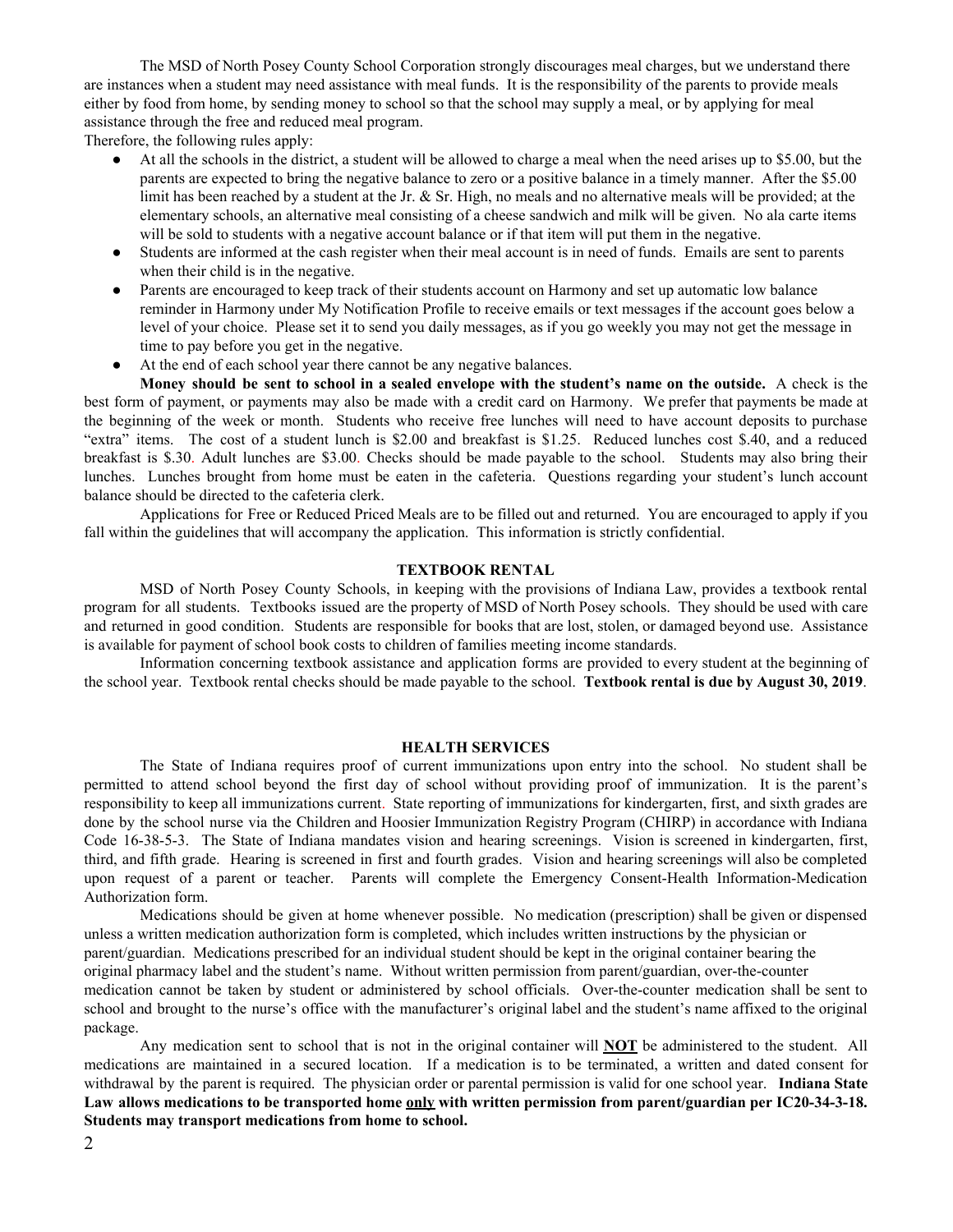The school should be notified of any student that has been treated for head lice. If your child is sent home due to head lice or they have been treated at home, the school nurse must check the student before returning to the classroom or before riding the bus.

If the student is being treated for pinkeye or strep throat, the student must be on antibiotics for 24 hours before returning to school. Please notify the school nurse if the student has been diagnosed with any contagious disease.

A student must be fever free without fever reducing medications, no vomiting or diarrhea for 24 hrs. before **returning to school.**

*All students need a working telephone number in case of an emergency, illness, or injury.*

# **WEATHER and SCHOOL CLOSINGS**

All students must follow instructions during FIRE and DISASTER drills. Schools may close due to severe weather or other emergencies beyond our control. In such cases, parents will be notified by our School Messenger Program. **Please** do not call the school or the administration office for school closing information. These telephone lines are to be kept **open for emergency purposes**.

#### **NON-CUSTODIAL PARENTS**

Upon request a non-custodial parent, unless restricted by court order, will be given access to all student report cards, student records, and disciplinary actions. The parent will also be allowed to participate in conferences, classroom visitations, and all other school activities. The student will not be released to the non-custodial parent unless the custodial parent gives written permission.

A certified copy of a court order restricting the rights of the non-custodial parent shall be provided to the principal should a custodial parent wish to prohibit the distribution of information to, and the school visitations of, the non-custodial parent.

#### **CHANGE of ADDRESS**

The office should be notified immediately of any change of address or phone numbers. It is important that we have current and correct phone numbers in case of an emergency involving your child.

#### **TELEPHONES**

Students should ask to use the telephone only in case of an emergency. Permission must be granted by the classroom teacher and principal. **Students may not use the telephone to call home for forgotten homework, lunches, or to make social plans.** Parents are urged to call their child's teacher at a time when classes are not in session. No cell phones are allowed to be used by students during the school day or on the bus.

#### **LOST and FOUND**

Found articles are turned into the office. Anyone losing articles should inquire about them in the office. The school cannot be responsible for lost items.

#### **FIELD TRIPS**

Parents will be notified in writing prior to the field trip as to the date, place, and needed supplies. A student must have a signed written permission slip on file before being allowed to go on any field trip. Students without signed permission slips will remain at school.

#### **LIBRARY**

The school library offers a wide range of materials for study, research, and pleasure reading. Students may use the library during their scheduled class period or with permission from the classroom teacher and librarian. Students are financially responsible for lost or damaged books.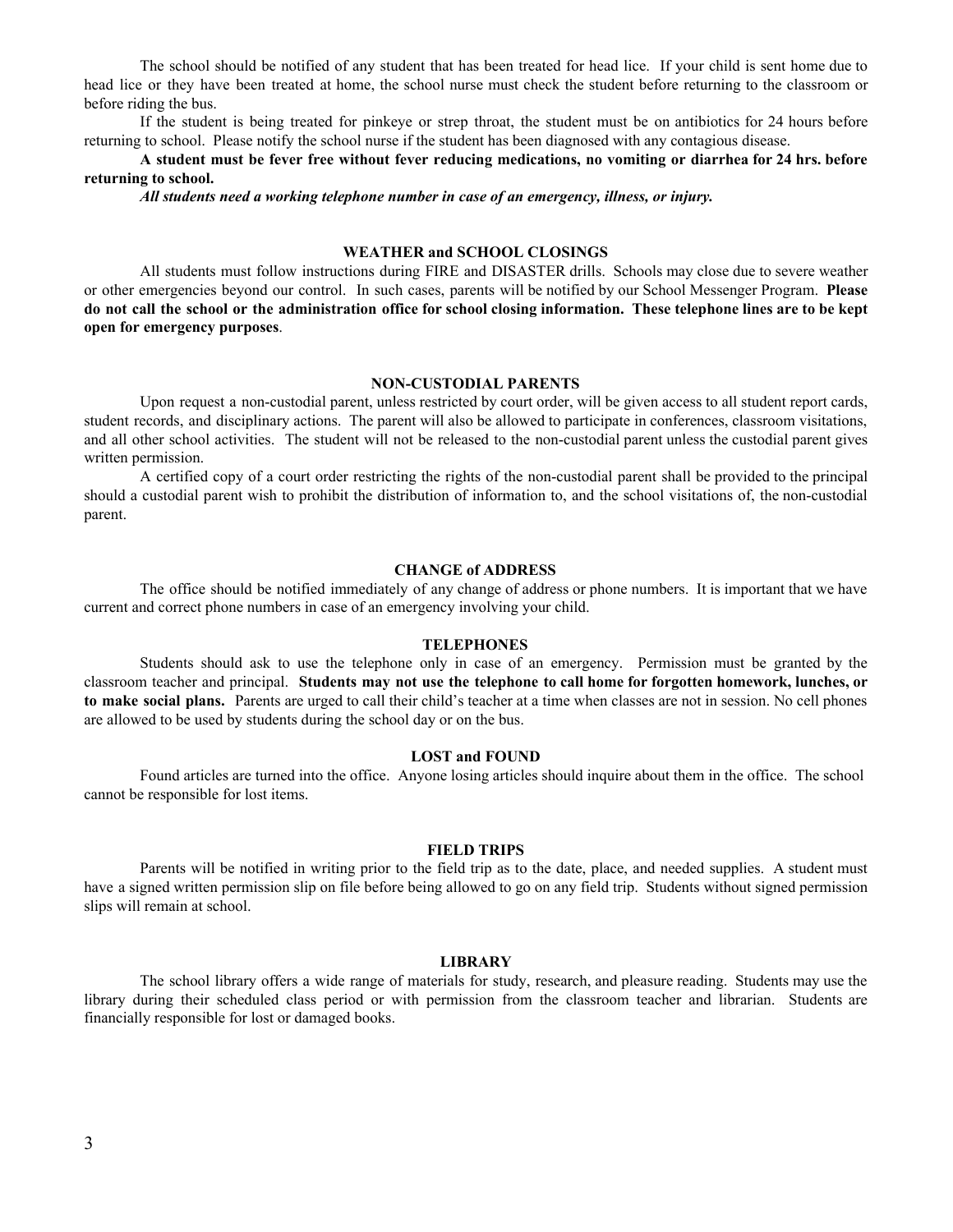#### **SCHOOL BUS POLICY**

The State of Indiana has set regulations for riding the school bus. Riding the bus is a privilege extended to a student that can be taken away anytime for disruptive or unsatisfactory behavior. Any student needing to ride to or from school on a bus other than their regularly assigned bus **must** have a bus pass. Bus passes are issued prior to the start of school by the office only upon the parent's notification to the office by letter or phone call. The driver of the bus is the official in charge and shall keep order and maintain discipline among the children while on the bus. School bus drivers shall assure that all pupil passengers observe the following regulations. Violations of the regulations could result in the loss of riding privileges. Buses are equipped with camera equipment for the safety of the passengers.

- No pupil shall stand or move from place to place during the trip.
- Loud, boisterous, or profane language, or indecent conduct shall not be tolerated.
- Pupils shall not be allowed to tease, scuffle, trip, hold, hit or use their hands, feet or body in any objectionable manner.
- No windows or doors will be opened or closed except by permission of the bus driver.
- No pupils shall enter or leave the bus until it has come to a full stop and the door has been opened by the driver.
- Because of the safety factor involved, students shall restrict if at all possible the bringing of large musical instruments, art objects and etc. on the bus.
- The child shall be waiting at his boarding station when the bus arrives. In case of an emergency causing late arrival of the pupil at his station, the school bus driver will be required to wait no longer than three (3) minutes after the scheduled time for arrival at the pupil station. If the school bus driver is already three minutes late, he need not wait at all.
- Upon recommendation of the bus driver, school authorities will deny the privilege of riding on the school bus to any pupil who refuses to conduct himself or herself in an appropriate manner on the bus.

# **ENTERING and LEAVING SCHOOL**

Students are not to arrive to school before 7:45 A.M. and are permitted **only** in the foyer until they are dismissed to the classrooms. School begins promptly at 7:55. Children are expected to remain at school throughout the school day unless a note is received by the school office. Students are counted as tardy after 8:05.

Please make every effort to schedule all appointments after school. Sometimes scheduled doctor and other appointments during the school day are unavoidable; however, students should not be excused from classes for early dismissal for dance, music, or other such lessons. Students arriving after the start of school must be signed into the building by a parent or guardian. Students leaving before the end of the school day must be signed out in the office by a parent or guardian. Children are dismissed only from the office area. **Parents are not to go to the classrooms to retrieve their child.**

#### **WITHDRAWING from SCHOOL**

If it becomes necessary for a student to withdraw from school, the parent or guardian should contact the office and teacher as soon as possible. All classroom books and library books must be returned to the school. Financial obligations must be met prior to withdrawal.

# **STUDENT DISCIPLINE POLICY**

The Student Conduct Code of South Terrace has been established so that our students will be able to develop selfdiscipline in an environment that is conducive to learning. Listed below are the rules, expectations, and consequences.

#### **PLAYGROUND RULES**

- Playgrounds are assigned by grade level. Stay in your assigned areas.
- Use playground equipment as intended (one person per swing, no standing or jumping off swings, slides, or teeter-totters).
- Only one person going down the slides at a time. (No jumping on or hanging off the slide).
- Stay away from all classroom windows.
- There should be no wrestling, hitting, playing tackle football, grabbing another person by their clothing, or piggy back fighting.
- Keep shoes on at all times and coats should be worn during cold weather.
- Stay out of water and mud. (If students get in the mud, they are expected to clean up before entering the building.)
- Hardballs are not allowed in ball games. Anyone slinging the bat is out of the game for that recess. All batters are to stay ten (10) feet or more away from the batter at the plate.
- Do not throw items. (Example: rocks, sticks, mulch or dirt)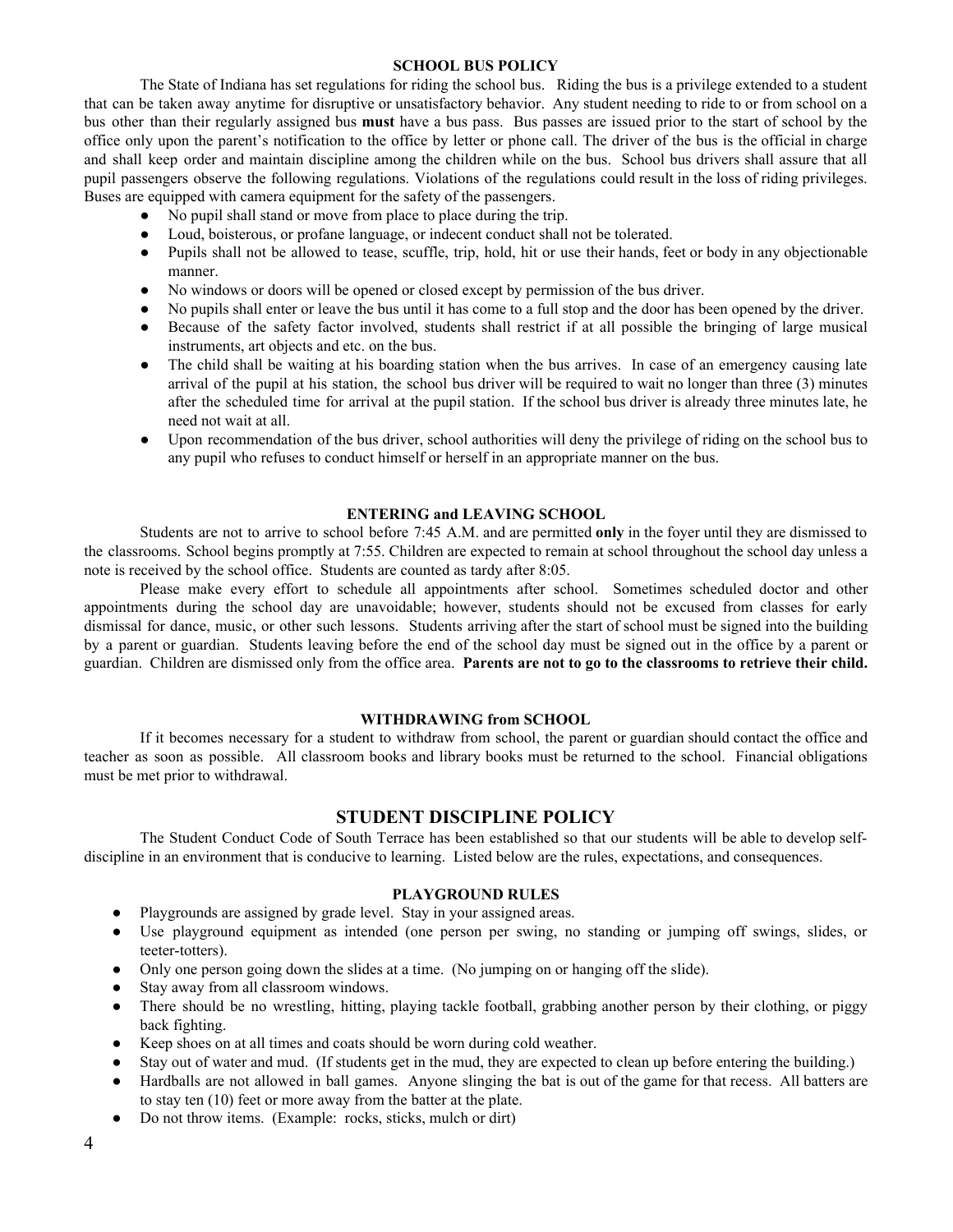- Students staying in during recess must stay in their assigned room or study hall.
- Students are not to enter the building without the playground teacher's permission.
- Each teacher has the right and responsibility to discipline all children. (The child's classroom teacher should be notified and informed of the incident.)

### **RESTROOM RULES**

- No playing in the restrooms.
- No tampering with lights.
- No stuffing toilet paper or towels down the toilets or sinks.

# **LUNCHROOM RULES**

- No trading food.
- Food may not be taken out of the cafeteria, unless stored in a lunchbox.
- No throwing food. If you drop food, you must pick it up. Clean up your space.
- Keep your voices down. No shouting at any time.
- When waiting in line, stay in that line and keep your hands to yourself.

# **CLASSROOM RULES**

Classroom and special education teachers' rules are up to each individual teacher's discretion concerning homework assignments and student attitude and behavior. The teacher will explain his/her rules the first day.

# **CONSEQUENCES**

Detention may be issued. Detentions will be served during recess or after school, per teacher/principal discretion. Length of the detention will be determined by the staff member issuing the detention. Students will need to be picked up at 3:15pm from after-school detention unless otherwise indicated. The day and time will be arranged with the classroom teacher and/or the school principal. Transportation to or from must be provided by the parent. Suspensions, and possible expulsion are also possible consequences for student misbehavior and violations. Serious offenses shall be punishable at the discretion of the Principal or proper authorities.

# **EXPECTATIONS of STUDENTS**

- 1) Students are expected to conduct themselves in such a way as to reflect only credit to themselves, their parents, and to South Terrace.
- 2) Students are expected to move quietly through the halls.
- 3) Students are expected to participate in physical education classes, unless a written excuse from the parent/guardian or physician is received. If a student can't physically participate in PE, outdoor recess will also be restricted for the same reasons.
- 4) Students will refrain from chewing gum at all times, eating in non-designated areas, or at inappropriate times.
- 5) Items of value stored in lockers or desks assigned to the student are the sole responsibility of the student. School personnel shall not be held responsible for damage, loss, or theft of personal belongings.
- 6) Students are expected to be attentive and courteous during school assemblies or special events.
- 7) Students are expected to obey the regulations for safety on the school grounds and buses.
- 8) Students will not be allowed to sell personal items on school grounds.
- 9) Students are **not** to stay after school unless they are directly involved in a school sponsored activity with proper adult supervision and have signed permission by parent or guardian.

# **GROUNDS for SUSPENSION or EXPULSION**

Grounds for suspension or expulsion are student misconduct or substantial disobedience. The grounds for suspension or expulsion apply when a student is:

- 1) On school grounds immediately before, during, and immediately after school hours and at any time when a school group is using the school.
- 2) Off school grounds at a school activity, function, or event.
- 3) Traveling to or from school or a school activity, function, or event.

The following include examples of student misconduct or substantial disobedience, but are not limited to: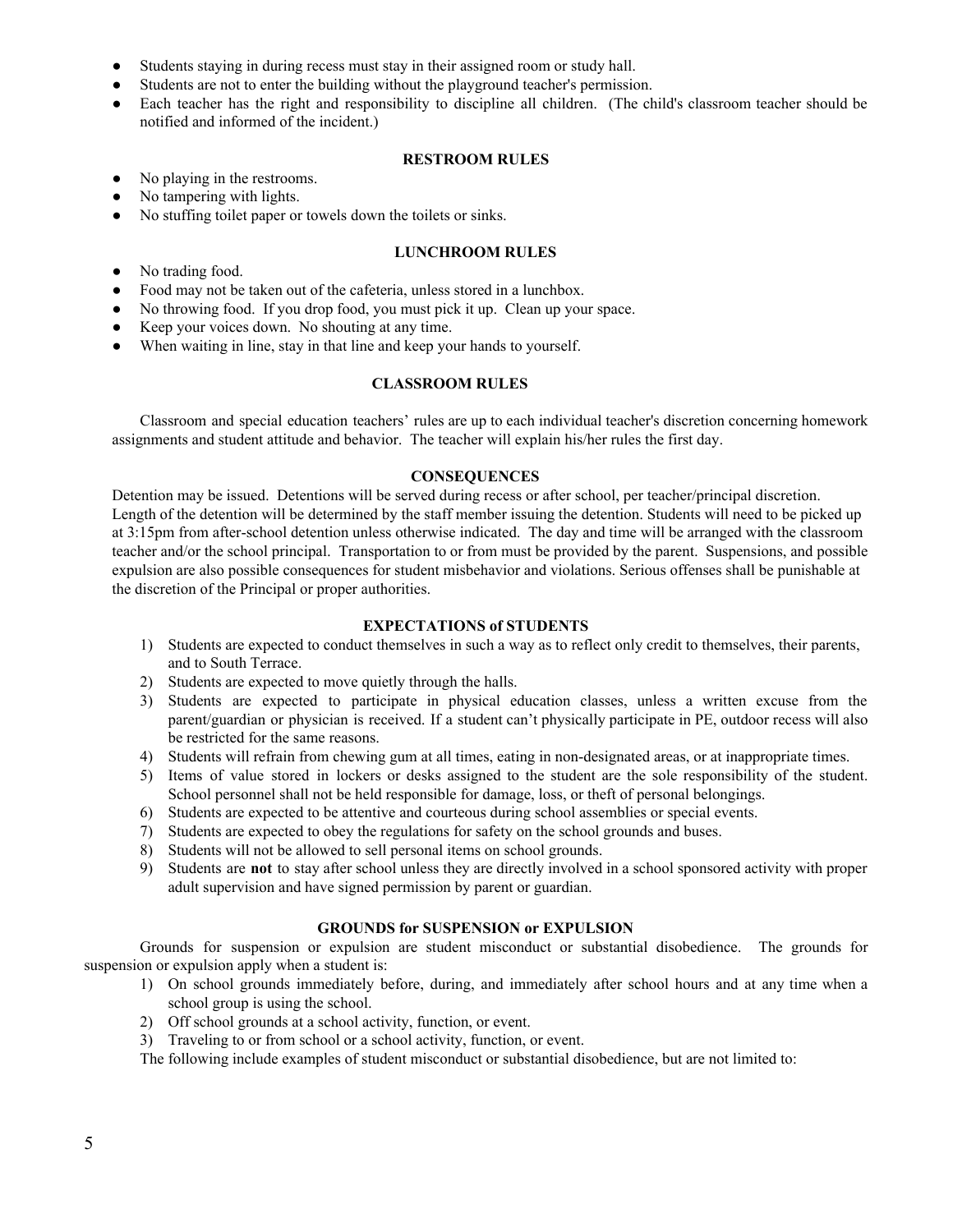- **WEAPONS:** Knowingly possessing, handling, or transmitting a knife, gun, or firearm, or any object that can reasonably be considered a weapon on school property.
- **DRUGS:** Knowingly possessing, using, transmitting, or being under the influence of any narcotic drug, hallucinogenic drug, amphetamine, barbiturate, marijuana, alcoholic beverage, tobacco, or intoxicant of any kind. Use of drugs authorized by medical prescription from a physician is not a violation of this. Engaging in the unlawful selling of a controlled substance or engaging in a criminal law violation that constitutes a danger to other students or constitutes an interference with school purposes or an educational function is a violation.
- **Causing** or attempting to cause damage to school property, stealing, or attempting to steal school property.
- **Causing** or attempting to cause damage to private property, stealing, or attempting to steal private property.
- **Setting** fire to or damaging school building or property.
- **Consistently** failing to obey the directions of teachers or other school personnel during the period of time when the student is under their supervision, where the failure constitutes an interference with school or educational functions.
- **Repeatedly** violating rules that are reasonably necessary in carrying out school purposes or educational functions and are validly adopted in accordance with Indiana law, including, but not limited to:
- **Engaging** in sexual behavior on school property;
- **Disobedience** of administrative authority;
- **Excessive** absence or tardiness of students;
- **Knowingly** possessing, using, or transmitting any substance which is represented to be or looks like a narcotic drug, hallucinogenic drug, amphetamine, barbiturate, marijuana, alcoholic beverage, stimulant, depressant, or intoxicant of any kind;
- **Possessing**, using, transmitting, or being under the influence of caffeine-based substances, substances containing phenylpropanolamine (PPA), or stimulants of any kind, be they available with or without prescription.
- **Intentionally** causing or attempting to cause physical injury or intentionally behaving in such a way as could reasonably cause physical injury to any person. Self-defense or reasonable action undertaken on the reasonable belief that it was necessary to protect some other person does not, however, constitute a violation of this provision.
- **Threatening** or intimidating any student for the purpose of, or with the intent of, obtaining money or anything of value from the student.
- **Engaging** in any activity forbidden by the laws of Indiana that constitutes an interference with school purposes or an educational function.
- **If** it is determined that damage has resulted from the student's conduct or possession of a knife, or any instrument used destructively to mar, damage, deface or destroy school property of any kind or description, including school buses, the parent of the student responsible shall be required to reimburse the school corporation in the amount of that damage.

## **HOMEWORK and MAKE UP WORK**

South Terrace Elementary views homework as an integral part of the educational process and an out-of-school extension of the class work related to objectives of the curriculum. Homework is a daily part of being a successful student. Students cannot always learn everything they need to know in class, which is why homework is so important. With parental support, children are more likely to do better in school, show more interest, learn more, have improved standardized test scores, and have more success in daily schoolwork.

All homework is due on the following day. Extended assignments will be due on a date established by the teacher. **Students will not be permitted to call** home for homework, which they have forgotten to bring to school. If a student fails to turn in homework the following consequences will be followed for each nine week grading period:

- 1<sup>st</sup> time: parental contact, student assigned to study hall during a recess to complete assignment. Assignment is lowered one letter grade.
- $2<sup>nd</sup>$  time: parental contact, student assigned to study hall during a recess to complete assignment. Assignment is lowered one letter grade.
- $3<sup>rd</sup>$  time: parental contact, student assigned to study hall during all recesses equivalent to one full day to complete assignment. Assignment lowered one letter grade.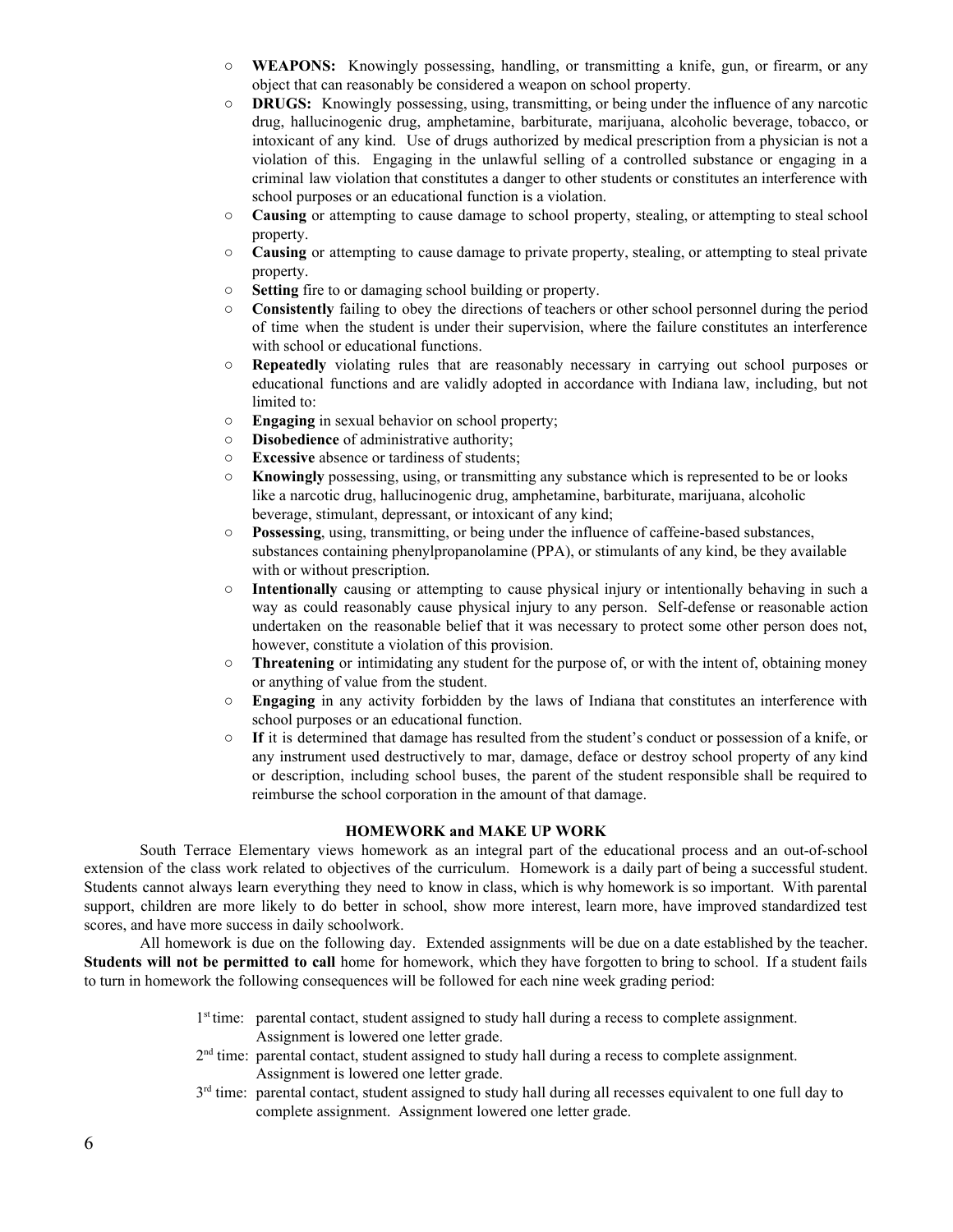- 4<sup>th</sup> time: parental contact, student assigned to study hall equivalent to one full day to complete assignment. Student loses good student activity privilege for the nine week grading period. Assignment lowered one letter grade. Student assigned an after school detention. It is the parent's responsibility to provide transportation for their child. Students will need to be picked up at 3:15pm unless otherwise indicated.
- 5<sup>th</sup> time: parental contact, student assigned an after school detention. Assignment must be completed. during recess or detention. Assignment must be completed. Students will need to be picked up at 3:15pm, unless otherwise indicated. It is the parent's responsibility to provide transportation for their child.

**Make up work must be requested through the office each day.** If homework has not been previously requested, it is always the **responsibility of the student,** upon returning to school, to ask the teacher for make-up work. Assignments picked up will indicate when they are due. Students who get assignments upon returning to school will have one day for each day's absence in which to submit the required make up work. Missed work caused by an extended illness will be reviewed, and specific dates will be established for the work to be completed.

# **ADDITIONAL INFORMATION and POLICIES**

# **ATTENDANCE POLICY**

Every student enrolled at MSD of North Posey County elementary schools is expected to attend school each day. School attendance is compulsory under Indiana law. Parents who permit their children to be absent without valid excuses are in violation of the law. MSD of North Posey County elementary schools intend to vigorously uphold the Indiana Statutes relating to school attendance. When a student reaches ten (10) days of absence, the parent/guardian will be notified by letter. Should your child reach the level of fifteen (15) days of absence, parent will again be notified by letter and also by the Attendance Officer. The Attendance Officer may or may not make a home visit. At twenty (20) days of absence, the parent/guardian will again be notified by letter, and a home visit by the Attendance Officer will be made. After twenty-five (25) days of absence from school, the parent/guardian will receive a fourth letter and Child Protective Services and/or the Prosecutor will be notified.

Excused absences will be for illness, funeral, doctor and dentist appointments, and other absences approved by the administration. All other absences will be considered UNEXCUSED. All absences (excused and unexcused) will be counted in applying this attendance policy.

Student absences should be called in or a note sent to the office each day. Parents will be called on all absences by 10:00 a.m. if we do not hear from the parent. If a student misses three (3) days in a row, a doctor's excuse is needed to return to school.

If planning a vacation during the school year, you must request the form from our office for approval by the principal one week prior to the scheduled days off in order for the days to be excused. After approval has been received from the principal, the parent should contact the teacher about work missed.

Arriving late to school (tardy) is in violation of the attendance policy and may subject the student to disciplinary action. Tardiness is defined as arriving after 8:05 A.M. Students who are tardy must be signed in at the office before going to class.

#### **DRESS CODE**

It is the responsibility of the students to maintain a healthy and respectful-looking appearance while attending school and school activities. Specific regulations of the dress standard:

- 1) Wearing any form of clothing which is indecent (too short, too transparent, too revealing, vulgar, etc.), or displaying/inferring offensive or lewd words, sayings, and/or pictures is considered a violation.
- 2) Clothing may not display any forms or references to alcohol, tobacco products, and/or illegal substances.
- 3) Tank tops with big arm holes are not allowed. Blouses, shirts and tops must be long enough to cover the midriff/stomach at all times. Pants/slacks must not be too low as to where the stomach/back shows. No shirts with thin straps or spaghetti straps allowed. No off the shoulder shirts are allowed. No racerback shirts allowed.
- 4) Students must wear tennis shoes to gym.
- 5) Hair should be clean, neat, and out of the eyes. Hair dye shall not be used.
- 6) Hats and sunglasses are not to be worn in the school building except on designated days.
- 7) The wearing or displaying of any gang-related article of dress or adornment is not allowed at school or any school activity (chains, bandanas, armbands, etc.).
- 8) No shorts may be worn between November 1 and April 1. Shorts must be mid-thigh in length or longer.
- 9) No rubber flip flops may be worn at school.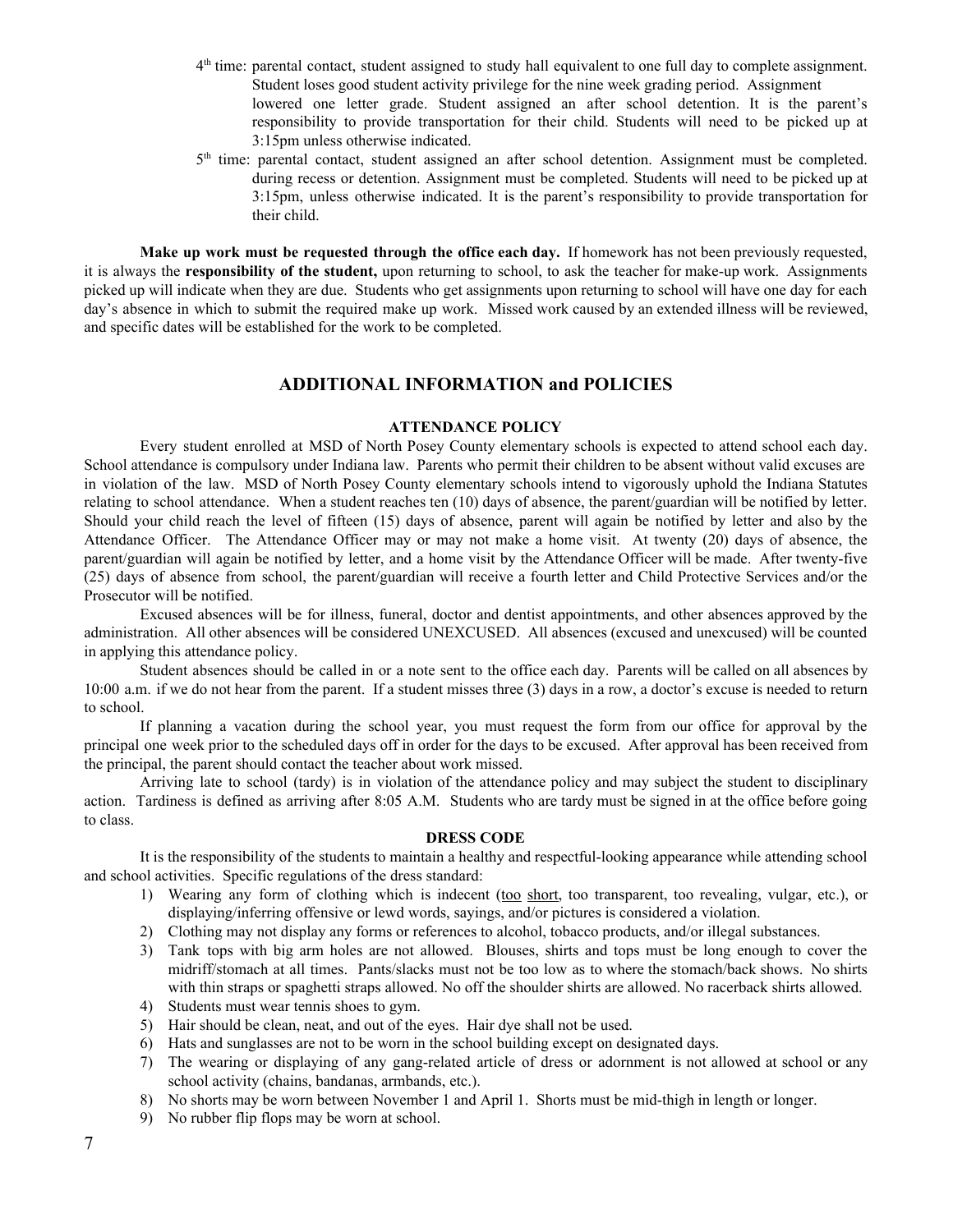**Appearance must not be considered a disruption to the education process, cause a distraction, or interfere with school purpose. The administration reserves the right to determine what is considered inappropriate or disruptive to the educational process.**

# **VALUABLES**

It is recommended that students do not bring valuables or large sums of money to school and store in their lockers or desks. If it is necessary to bring such items, make arrangements with the teacher or office for safekeeping. Personal DVD players, cameras, paging devices, walkie-talkies, skateboards, rollerblades, shoes with wheels, and laser lights are prohibited. Battery operated toys and games are not allowed on the playground. They may only be used during indoor recess. Games/music cannot be shared between students. Vulgar/obscene video games/music will not be allowed. No personal iPads, laptops, or similar devices will be allowed. Cellular telephones are not permitted at school or on the school bus.

Students are expected to abide by all student rules and policies of both South Terrace Elementary School and **the MSD of North Posey County Board of Education.** Copies of pertinent policies (such as Rules of Conduct and Procedural Code for Student Suspensions, Substance Abuse Policy, Sexual Harassment, etc.) are located in the Principal's office.

# **CORPORATION POLICIES**

# **CHROMEBOOK CARE & USER AGREEMENT**

*North Posey County Schools Chromebooks are designed to be an educational tool and an extension of the classroom. Parents & students must sign and return the Student Chromebook Acknowledgement form before the* Chromebook can be issued to the student. A complete copy of the Chromebook Care & User Agreement may be found on *the school's website; however, several criteria are as follows:*

\*Users will understand that they are responsible for managing their own files.

\*Users will not leave their Chromebooks unattended unless it is locked in a secure place/classroom. The family is fully responsible for the cost of replacement should the Chromebook become lost or stolen. A police report must be filed for theft.

\*Users will understand that their family is financially responsible for the full cost if damage occurs due to the user's "gross negligence."

\*Users will not duplicate or distribute copyrighted materials other than a backup copy of those items they own legally.

\*Users will keep the Chromebook secure whenever it is moved from one point to another.

\*Users will read and follow general maintenance alerts from school technology personnel.

\*Users will report any problems with their Chromebook to a teacher or administrator.

\*Users will not attempt to repair the Chromebook outside of approved MSD of North Posey County channels.

# **MSD OF NORTH POSEY COUNTY ANTI-BULLYING POLICY**

The school board of MSD of North Posey County prohibits acts of bullying of a student. The school board has determined that a safe and civil environment in school is necessary for students to learn and achieve high academic standards. Bullying, like other disruptive or violent behaviors, is conduct that disrupts both a student's ability to learn and a school's ability to educate its students in a safe and disciplined environment. Since students learn by example, school administrators, faculty, staff and volunteers should be commended for demonstrating appropriate behavior; treating others with civility and respect; and refusing to tolerate harassment, intimidation or bullying.

A complete copy of the MSD of North Posey Anti-Bullying Policy will be disseminated to all students at the beginning of each school year. The policy can also be found on the MSD of North Posey website at www.northposey.k12.in.us.

# **SEXUAL AND RACIAL HARASSMENT POLICY**

The MSD of North Posey County has adopted a sexual harassment policy and a racial harassment policy. It is the policy of the MSD of North Posey County Schools to maintain a learning and working environment that is free from sexual harassment. It shall be a violation of this policy for any employee of MSD of North Posey County Schools to harass any student, teacher, other school employee, or visitor through conduct or communication of a sexual nature. It shall also be a violation of this policy for a student to harass any student, teacher, other school employee, or visitor through conduct or